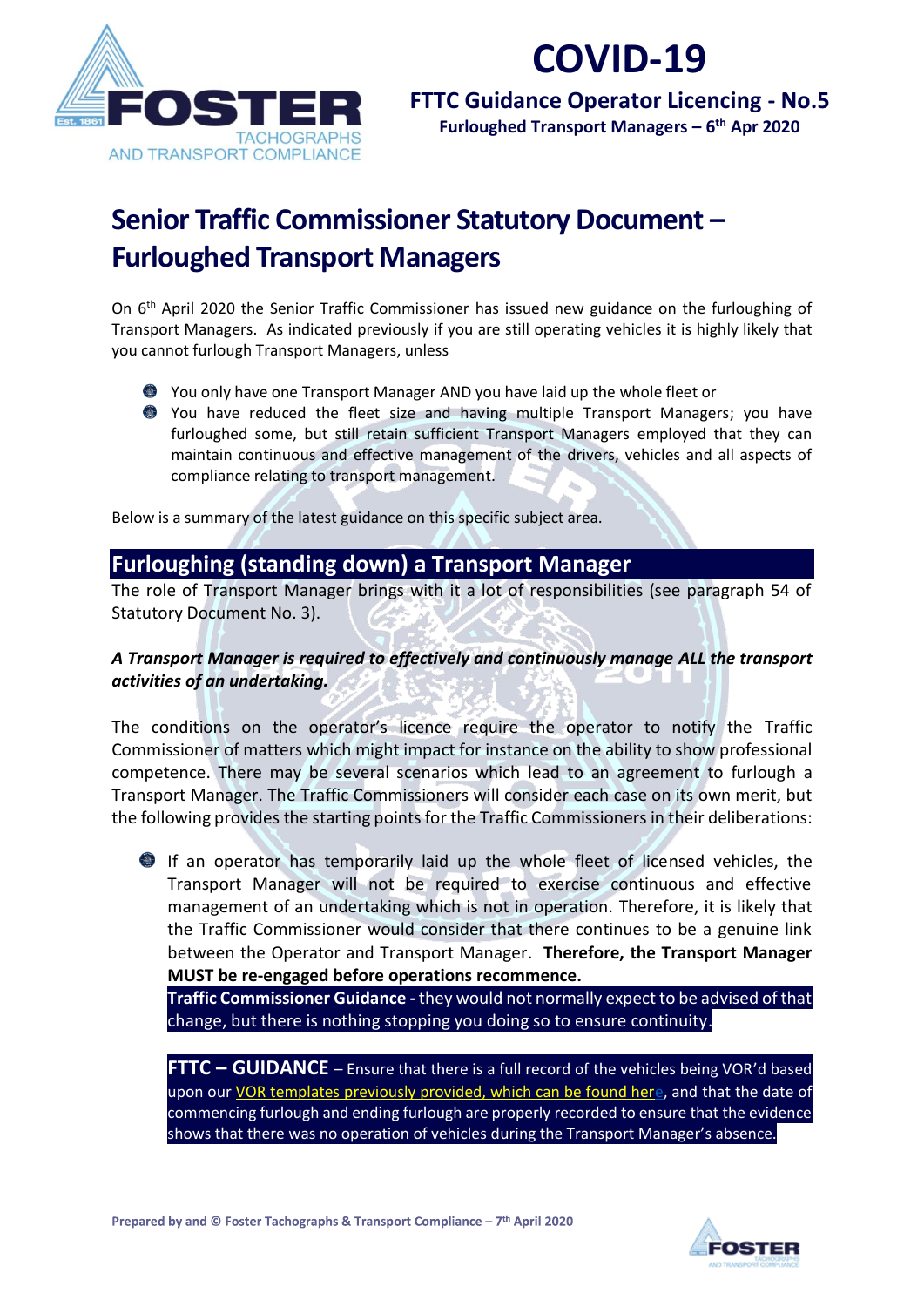

# **COVID-19**

**FTTC Guidance Operator Licencing - No.5 Furloughed Transport Managers – 6 th Apr 2020**

If an operator reduces their overall operation and some Transport Managers are furloughed (as may occur with some larger operations who have several Transport Managers) then the Operator and/or the Transport Manager(s) must advise the Office of the Traffic Commissioner by email providing details of the arrangements.

The Traffic Commissioner may require additional information. Statutory Document No.3 gives guidance on what is expected and, in Annex 1 sets out levels of authority, and what might be expected in terms of hours worked by transport manager(s) to meet the traffic commissioners' expectation and also the number of vehicles that Transport Manager is now expected to manage and with what support staff.

**Traffic Commissioner Guidance -** this information MUST be notified, in writing, to the Traffic Commissioner.

**FTTC GUIDANCE** - If you need guidance on what is reasonable, please contact us and we can help with any specific advice. Traffic Commissioners will frown upon an Operator trying to make use of this crisis to reduce costs in Compliance where road safety my be considered as being jeopardised.

Again make sure there is a full record of any vehicles that are VOR'd based USE OUR VOR [templates previously provided, which can be found here.](https://www.fostertachographs.co.uk/vor-documents/)

If an operator continues to operate and attempts to furlough the **only Transport Manager**, then the Office of the Traffic Commissioner must be advised immediately. There is a mandatory and continuing requirement for professional competence on all standard licences.

In order to continue operating that standard operator must make an application for a Period of Grace or seek a temporary exemption, in order to continue operating without a Transport Manager. The Contingency Statutory Document (issued 18<sup>th</sup>) March 2020 and updated  $27<sup>th</sup>$  March 2020 and  $1<sup>st</sup>$  April 2020) already refers to the approach, which might be taken by the Traffic Commissioner.

**Traffic Commissioner Guidance –** this information MUST be notified, in writing, to the Traffic Commissioner.

**FTTC GUIDANCE** – If you need guidance on what is reasonable, please contact us and we can help with any specific advice. Traffic Commissioners will frown upon an Operator trying to make use of this crisis to reduce costs in Compliance where road safety my be considered as being jeopardised.